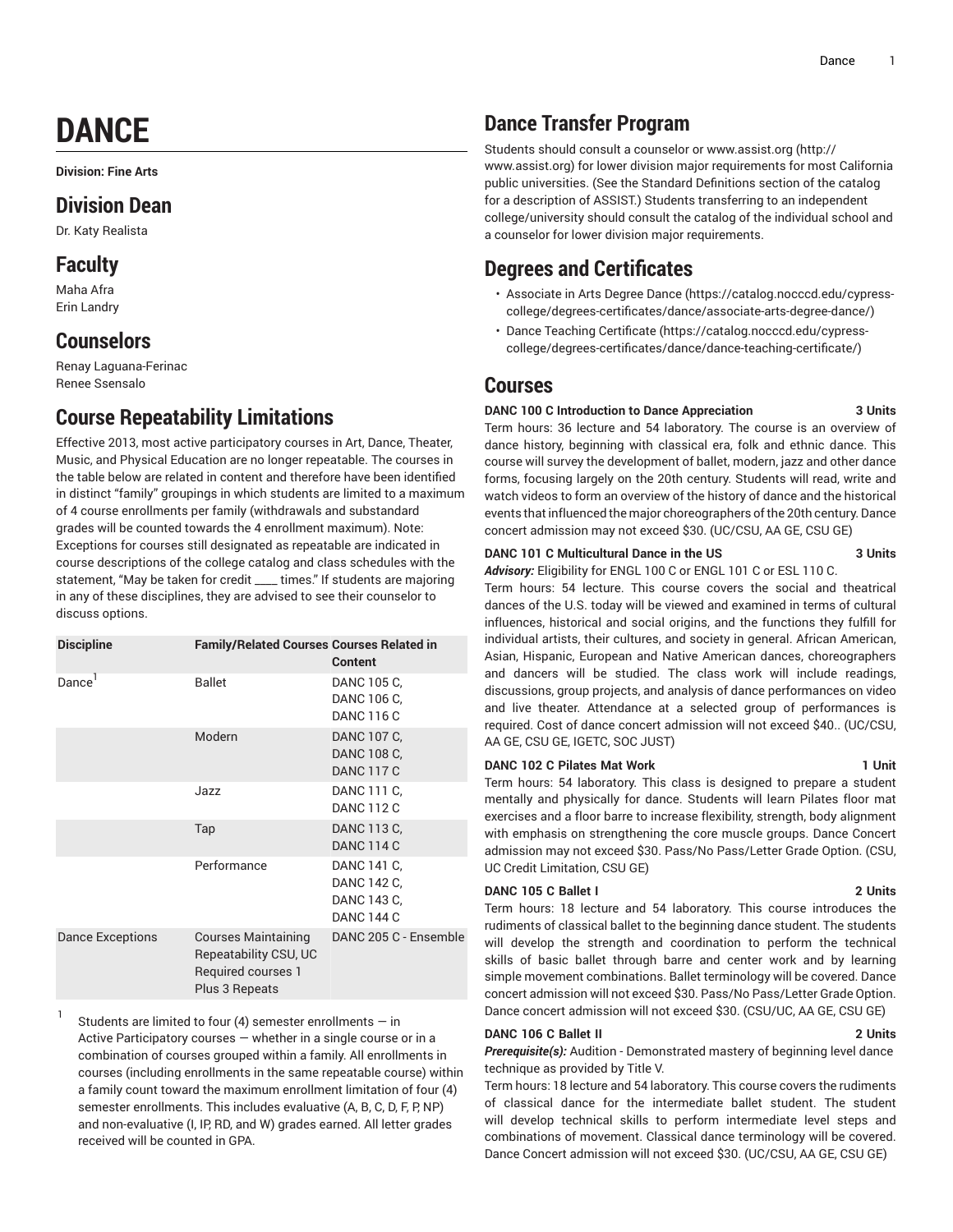### **DANC 107 C Modern Dance I 2 Units**

Term hours: lecture 18 and 54 laboratory. This course uses a variety of music styles where students will learn and create dances that dynamically convey thoughts, feelings and ideas. Participation develops an expressive movement vocabulary while building strength and coordination. Dance concert admission will not exceed \$30. Pass/No Pass/Letter Grade Option. (CSU/UC, AA GE, CSU GE)

#### **DANC 108 C Modern Dance II 2 Units**

*Prerequisite(s):* Audition - Demonstrated mastery of beginning level dance technique.

Term hours: 18 lecture and 54 laboratory. This course uses a variety of music styles where students will learn and create intermediate level dances that convey thoughts, feelings and ideas. Students will broaden their movement range and become more coordinated and dynamic as movers. Dance concert admission will not exceed \$30. (UC/CSU, AA GE, CSU GE)

#### **DANC 109 C Dance Improvisation 2 Units**

Term hours: lecture 18 and 54 laboratory. This course is designed to train the mind and body to respond and explore creative movement problems through improvisation. Choreographic concepts will be studied through improvisation. Pass/No Pass/Letter Grade Option. Dance Concert admission will not exceed \$30. (UC/CSU, CSU GE)

#### **DANC 110 C Adaptive Dance 1 Unit**

*Advisory:* This course is designed, but not limited to, students with disabilities, registered with Disability Support Services (DSS).

Term hours: 54 lab. This course accommodates varied levels of abilities to elements of several types of dance, including modern and contact improvisation. Students will expand their movement vocabulary using breath, gravity, connectivity, musicality and space. The course will enhance self-confidence, dexterity, decision making and self-awareness through the usage of several factors involved in the pedagogical process. This course may be taken four times for credit. (CSU/UC)

#### **DANC 111 C Jazz Dance I 2 Units**

Term hours: 18 lecture and 54 laboratory. In this course, students will learn basic skills of jazz dance with emphasis on body alignment, strength and coordination. Dance Concert admission not to exceed \$30. Pass/No Pass/ Letter Grade Option. (CSU/UC, AA GE, CSU GE)

#### **DANC 112 C Jazz Dance II 2 Units**

*Prerequisite(s):* Audition - demonstrated mastery of beginning level dance technique as provided by Title V.

Term hours: 18 lecture and 54 laboratory. In this course, students will further develop their technical skills for jazz dance and learn faster, more complicated movement combinations appropriate for the intermediate dancer. Dance concert admission will not exceed \$30. Pass/No Pass/Letter Grade Option. (CSU/UC, AA GE, CSU GE)

#### **DANC 113 C Tap Dance I 1 Unit**

Term hours: 54 laboratory. In this course, students will study basic tap dance technique and elementary tap dances. The class provides students with the opportunity to develop coordination, rhythm and performance skills for tap dance. Some history of tap will be included. Cost of dance concert admission will not exceed \$30. Pass/No Pass/Letter Grade Option. (CSU/UC, CSU GE, AA GE)

### **DANC 114 C Tap Dance II 1 Unit**

*Prerequisite(s):* Audition - demonstrated mastery of beginning level dance technique.

Term hours: 54 laboratory. In this course, students will develop skills in rhythm dancing by studying intermediate level movements and combinations with some provision for student composition of dance. Performance skills will be included. Dance Concert admission will not exceed \$30. Pass/No Pass/Letter Grade Option. (CSU/UC, CSU GE, AA GE)

### **DANC 115 C Hip Hop Dance 1 Unit**

Term hours: 54 laboratory. In this course, students will learn various forms of beginning hip-hop dance, including pop and lock, hip-hop funk, syncopations and rhythms. A basic history of hip-hop culture will be discussed. Pass/No Pass/Letter Grade Option. Dance concert admission will not exceed \$30. (CSU/UC/CSU GE)

#### **DANC 116 C Ballet III 2 Units**

*Prerequisite(s):* Audition - demonstrated mastery of beginning level dance technique as provided by Title V.

Pass/No Pass/Letter Grade Option. Term hours: 18 lecture and 54 laboratory. In this course, students will learn the advanced ballet technique. The class may cover the advanced ballet technique on flat and pointe and may include partner work. Dance concert admission will not exceed \$30. (CSU/UC/CSU GE)

#### **DANC 117 C Modern Dance III 2 Units**

*Prerequisite(s):* Audition- demonstrate mastery of beginning/intermediate level dance technique.

Pass/No Pass/Letter Grade Option. Term hours: 18 lecture and 54 laboratory. This course is designed for students with knowledge of intermediate level modern dance technique. Students will learn advanced modern dance technique that may include partnering. Dance Concert admission fees will not exceed \$30. (CSU/UC/CSU GE)

### **DANC 130 C Afro-Caribbean Dance 1 Unit**

Term hours: 54 laboratory. In this course, students will learn the dance styles and rhythms of African and Caribbean cultures including dances from West Africa, Brazil, Trinidad, Haiti, Bahia, Cuba, and the Dominican Republic. Dance as an inseparable part of the culture will be discussed. Pass/No Pass/Letter Grade Option. Dance concert admission not to exceed \$30.00. (UC/CSU, CSU GE)

### **DANC 136 C Middle Eastern Dance 1 Unit**

Term hours: 54 laboratory. In this course, students will learn the social and stage dances from the Near and Middle East. Course work includes styling, veil work, cymbal playing, improvisation, Dabke, fusion forms, vocabulary and cultural background of the dances. Dance concert admission not to exceed \$30. Pass/No Pass/Letter Grade Option. (CSU/UC, CSU GE, AA GE)

#### **DANC 137 C Latin and Swing Dance 1 Unit**

Term hours: 54 laboratory. In this course, students will learn various Latin and swing dance forms such as east and west coast swing, salsa, chacha, and merengue. The course will focus on learning the choreography in each style while developing coordination, partnering and performances skills. Individual choreography will enhance the students' knowledge of each dance forms as well as encourage creativity. Pass/No Pass/Letter Grade Option. Dance Concert admission not to exceed \$30. (CSU/UC, CSU GE, AA GE)

#### **DANC 140 C Summer Dance Festival l 1.5-2 Units** *Prerequisite(s):* Audition

Pass/No Pass/Letter Grade Option Term hours: 81-108 laboratory TBA depending on units attempted. This course is designed to give both high school and college students the opportunity for intensive study of a variety of dance styles by taking technique classes while rehearsing choreography of faculty for the Summer Dance Festival. All phases of the dance performance techniques from audition to rehearsal to performance will be covered. (CSU/UC)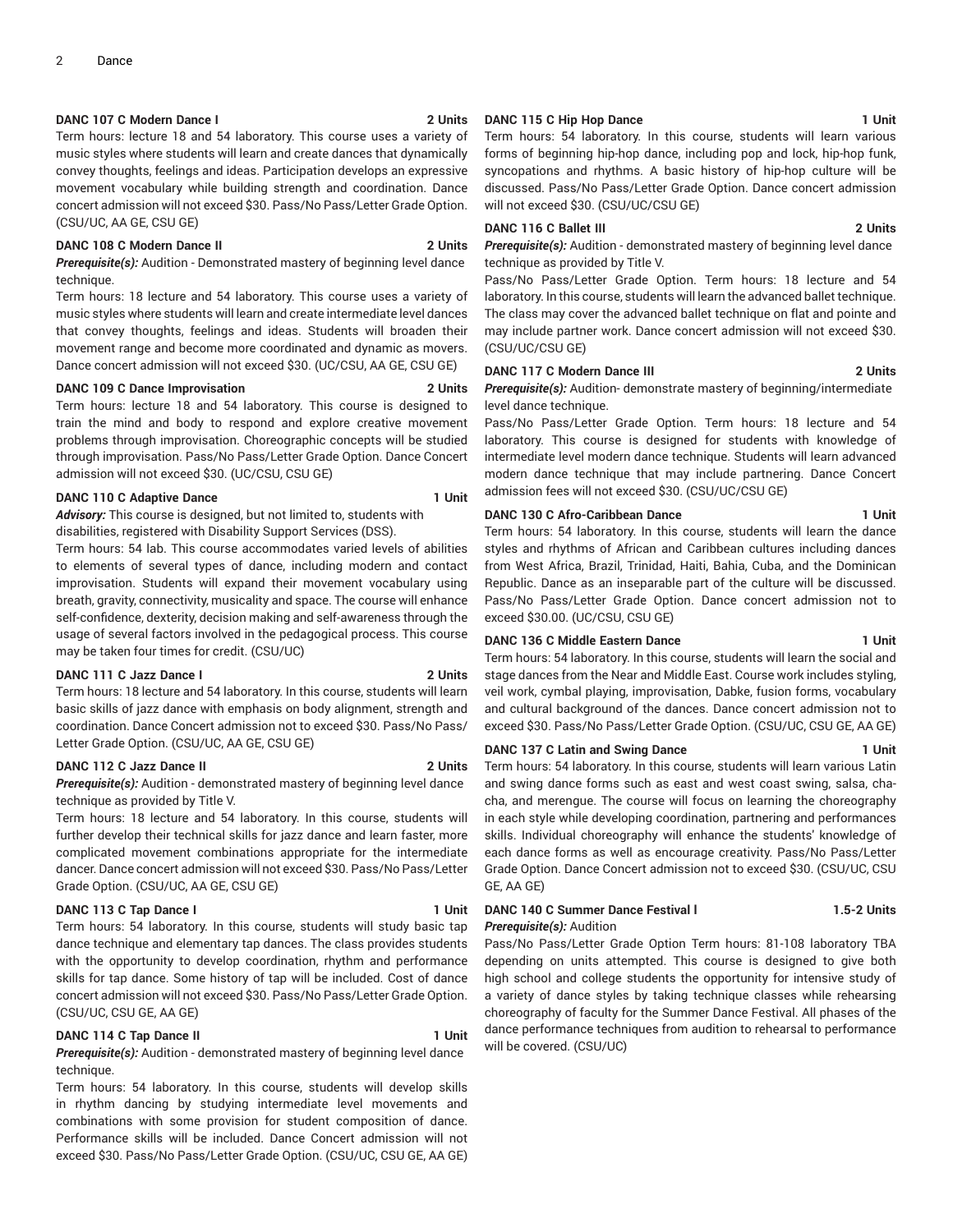#### **DANC 141 C Performance Class I (formerly DANC 204 C) 2-3 Units** *Prerequisite(s):* Audition

*Advisory:* Concurrent enrollment in one of the following: DANC 203 C or THEA 149 C, or one from THEA 140 C through 147 C.

Term hours: 108 - 162 laboratory. This course provides the experience of learning and performing choreographic works of faculty, students and guest artists. All phases of the performance process from audition to rehearsal to backstage preparation will be covered. Dance concert admission may not exceed \$30. (CSU/UC)

#### **DANC 142 C Performance Class II 2-3 Units** *Prerequisite(s):* Audition

*Advisory:* THEA 149 C, THEA 150 C, THEA 151 C, THEA 152 C, DANC 203 C or one from THEA 140 C - THEA 147 C.

Term hours: 108-162 laboratory depending on units attempted. This course concentrates on training students in the intermediate skills required for performing choreographic works of faculty, students and guest artists. All phases of the performance process from audition to rehearsal to backstage preparation will be covered. Dance concert admission may not exceed \$30. (CSU/UC)

#### **DANC 143 C Performance Class III 2-3 Units** *Prerequisite(s):* Audition

*Advisory:* THEA 149 C, THEA 150 C, THEA 151 C, THEA 152 C, DANC 203 C or one from THEA 140 C - THEA 147 C.

Term hours: 108-162 laboratory depending on units attempted. This course concentrates on training students in the advanced skills required for performing choreographic works of faculty, students and guest artists. All phases of the performance process from audition to rehearsal to backstage preparation will be covered. Dance concert admission may not exceed \$30. (UC/CSU)

#### **DANC 144 C Performance Class IV 2-3 Units** *Prerequisite(s):* Audition

*Advisory:* THEA 149 C, THEA 150 C, THEA 151 C, THEA 152 C, DANC 203 C or one from THEA 140 C - THEA 147 C.

Term hours: 108-162 laboratory depending on units attempted. This course concentrates on training students in the advanced skills required for performing and taking leadership roles in different aspects of the choreographic process of faculty, students and guest artists. All phases of the performance process from audition to rehearsal to backstage preparation will be covered. Dance concert admission may not exceed \$30. (UC/CSU)

#### **DANC 145 C Summer Dance Festival II 1.5-2 Units**

*Prerequisite(s):* Audition

Term hours: 81-108 laboratory. This course is designed to give both high school and college students the opportunity for intensive study of a variety of dance styles by taking intermediate technique classes while rehearsing choreography of Guest Artists and/or student choreographers. All phases of dance performance techniques from audition to rehearsal to performance will be covered. Pass/No Pass/Letter Grade Option. (CSU) AA GE

#### **DANC 147 C Costume Design for Dance 3 Units**

Pass/No Pass/Letter Grade option. Term hours: 18 lecture and 108 laboratory. This course will cover the history of costume design for dance. Students will also learn the preliminary techniques for designing and executing costumes for dance. (UC/CSU)

### **DANC 149 C Light Design for Dance 3 Units**

Pass/No Pass/Letter Grade option. Term hours: 18 lecture and 108 laboratory. This course introduces the students to the history and the techniques of light designs that are specific for dance. (UC/CSU)

#### **DANC 151 C Dance and Technology 2 Units**

Pass/No Pass/Letter Grade option. Term hours: 18 lecture and 54 laboratory. This course is designed for students with different or no technological experience. Class work will include the use of many technological devices including computers and tablets. Students will use technology to create choreography and other dance-related projects. This course will include a historical survey of the relationship between dance and multimedia, as well as contemporary applications. (UC/CSU)

#### **DANC 202 C Elements of Choreography 2 Units**

Term hours: 36 lecture and 18 laboratory. In this course, students will study the theories and practices involved in basic dance composition. Methodologies will include elements of shape, space time, music, topics and other theories and dance styles that involve the creation of a dance. Cost of dance concert admission will not exceed \$30. (CSU/UC)

#### **DANC 203 C Dance Production l 0.5-2 Units**

Pass/No Pass/Letter Grade Option. Term hours: 27-108 laboratory TBA depending on units attempted. This course offers practical experience in the technical aspects of dance production including costume design, set design, makeup, lighting, sound production, and publicity. (CSU/UC)

#### **DANC 205 C Dance Ensemble 1-2 Units**

Term hours: 54-108 laboratory depending on units attempted. In this course, theater and dance students with intermediate to advanced skill levels will develop their performing and choreographic skills, perform at K-12 schools, community events, American Dance Festival and other dance festivals. This course may be taken four times for credit. (CSU, UC, CSU GE)

#### **DANC 206 C Dance Production II 0.5-2 Units**

*Prerequisite(s):* Audition.

Pass/No Pass/Letter Grade option. Term hours: 27-108 laboratory. This course offers practical experience in the technical aspects of running crew for dance production including costume design, set design, makeup, lighting, and sound production. (CSU/UC)

#### **DANC 230 C Dance Teaching Methodologies 3 Units**

Term hours: 36 lecture and 54 laboratory. In this course, students will learn the appropriate teaching methodologies that can be applied in different instructional venues: schools, colleges and private studios, to name a few. Subject matter will include theoretical and practical applications of dance pedagogy. Cost of Dance Concert Admission not to exceed \$30. (CSU)

#### **DANC 296 C Dance Open Laboratory 0.5-3 Units**

*Prerequisite(s):* Demonstrate mastery of beginning level dance technique. Term hours: 27-162 laboratory depending on units attempted. This is an open entry/open exit class for students to obtain production experience associated with dance concert through performing, choreographing, technical work, management, and publicity. Concert admission cost may not exceed \$30. Pass/No Pass/Letter Grade option. Open Entry/Open Exit. (UC/CSU)

### **DANC 298 C Dance Seminar 0.5-12 Units**

*Prerequisite(s):* May be required

### *Advisory:* May be required

Corequisite: May be required. Term hours: 0-216 lecture and/or 0-864 laboratory depending on units attempted. This seminar course provides the opportunity to study new dance styles or a variety of other subject matters related to dance that are not included in present curriculum. Pass/No Pass or Letter Grade option. Fees may be required-Payable at Registration. (CSU)